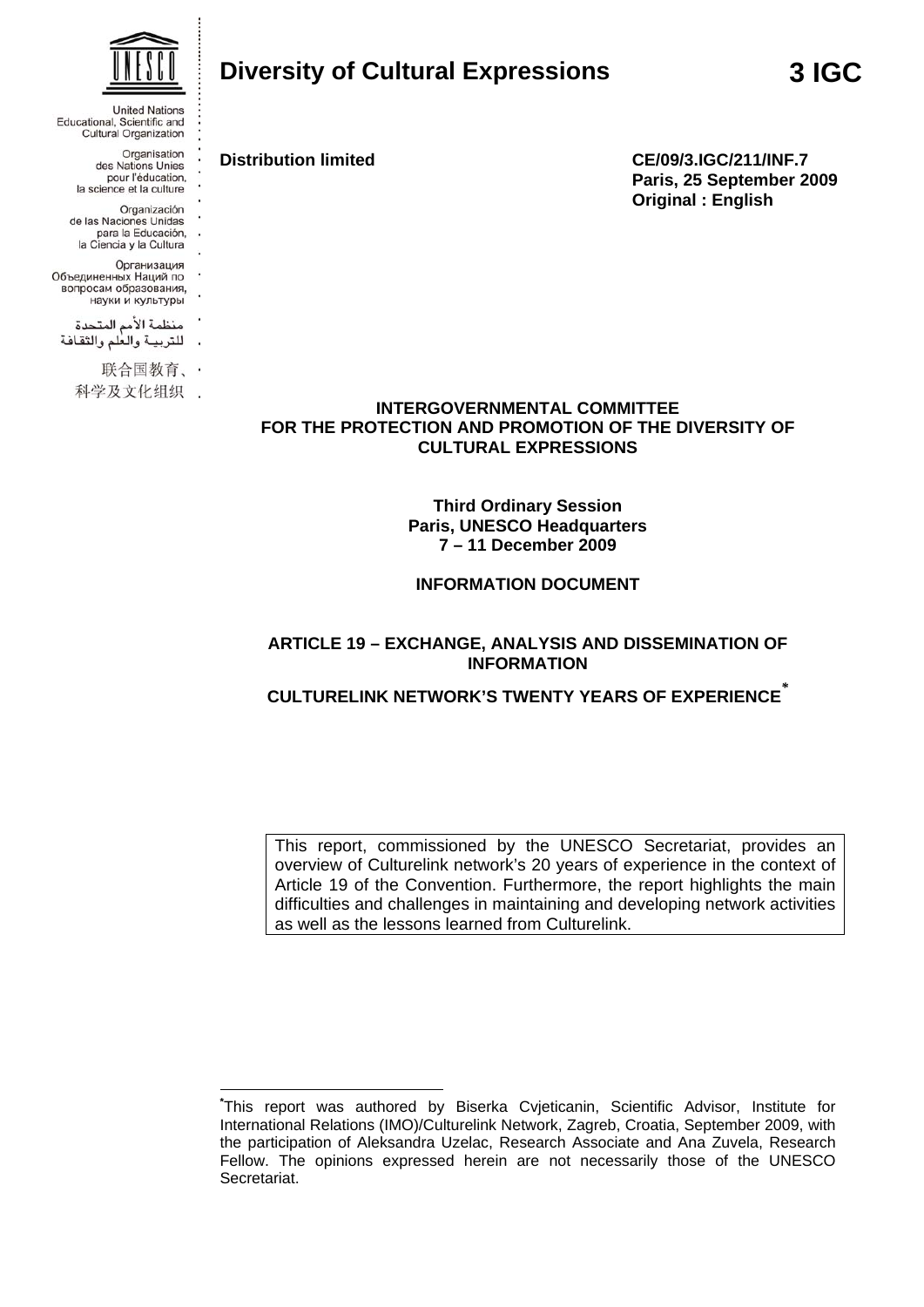# **CONTENTS**

| Culturelink's operational approaches to Article 19 - Putting Article 19 to Work2 |  |
|----------------------------------------------------------------------------------|--|
|                                                                                  |  |
|                                                                                  |  |
|                                                                                  |  |
| Main difficulties and challenges in maintaining and developing                   |  |
|                                                                                  |  |
|                                                                                  |  |
| 20 years of experience in exchange, analysis and dissemination                   |  |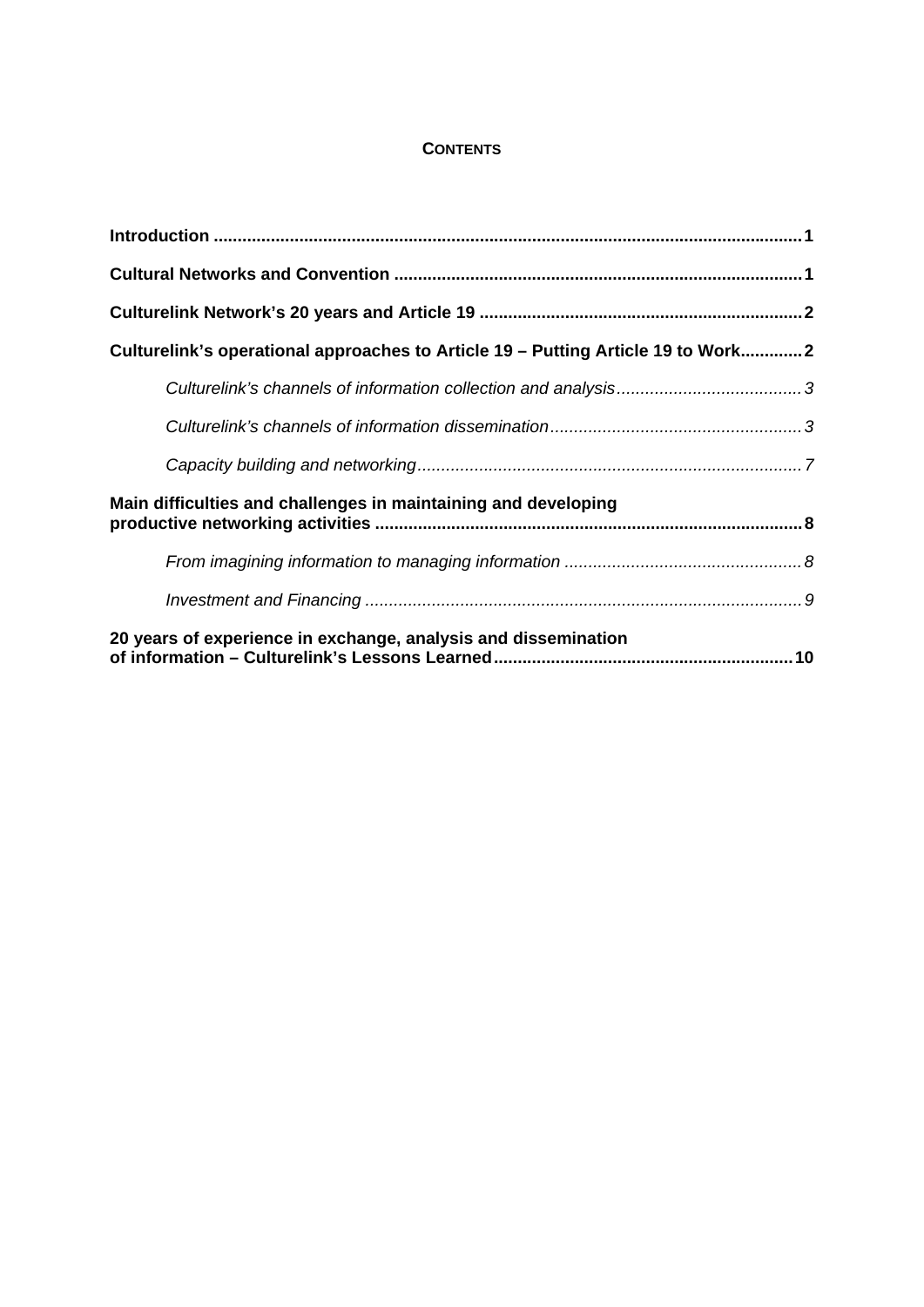#### **Introduction**

The UNESCO *Convention on the Protection and Promotion of the Diversity of Cultural Expressions* aims to reinforce the links between culture and development; it encourages cultural interaction and dialogue and establishes innovative approaches to international cooperation and solidarity. It promotes openness towards other cultures of the world and recognizes the distinctive nature of cultural activities, goods and services as vehicles of identity, values and meaning. One of the key preoccupations of the Convention is to protect diversity from being pushed aside by the market forces. The Convention expresses what we all need – to build bridges and promote innovative partnerships in the era of globalization.

In the context of this interpretation, Article 19 holds major importance. *Exchange, analysis and dissemination of information* is a prerequisite to successful implementation of the overall Convention goals and aims. Exchange and dissemination of information are essential tools for promotion of the diversity of cultural expressions that create concrete pathways to establishing intercultural dialogue, communication and cooperation. Apart from Article 19, Article 7 outlines the relevance of the distribution of and access to respective cultural expressions (….*to create, produce, disseminate, distribute and have access to their own cultural expressions*…), sharing information, data and best practices. Also, Article 9 (paragraph c) calls upon all Parties to *share and exchange information relating to the protection and promotion of the diversity of cultural expressions.* 

According to the paragraph 2 of Article 19, the facilitation of the information collection, analysis, exchange and dissemination, should be done through the existing communication mechanisms. Best practices of the exchange and dissemination of information have introduced cultural networking as effective means for fostering communication between professionals, institutions, organizations and individual artists in the cultural sector and public administrators working in the different fields of the cultural sector throughout the globe<sup>1</sup>.

#### **Cultural Networks and Convention**

In the past two decades cultural networks have proved to be one of the most important mechanisms that have contributed to cultural development, affirmation of cultural identities, communication of cultural diversities, and promotion of cultural cooperation. Main traits of the cultural networks are the openness, transparency, horizontal modes of coordination/management and flexibility. Networks try to solve concrete problems that members are facing, they bring together people in common pursuit of an interest, bonding them together around common projects, and providing efficient communication channels. Due to these characteristics that are in parallel to the *Guiding principles* in Article 2 of the Convention (*Principle of equitable access* and *Principle of openness and balance*), cultural networks have assumed accessible position that is applicable to all. Their role in exchange, analysis and dissemination of information related to all aspects of culture, areas of cultural expression and different cultural sectors has been crucial.

 $\overline{a}$ <sup>1</sup> See the UNESCO Convention on the Protection and Promotion of the Diversity of Cultural Expressions. Briefing Note for National Arts Funding Agencies, by Danielle Cliche, IFACCA, August 2009.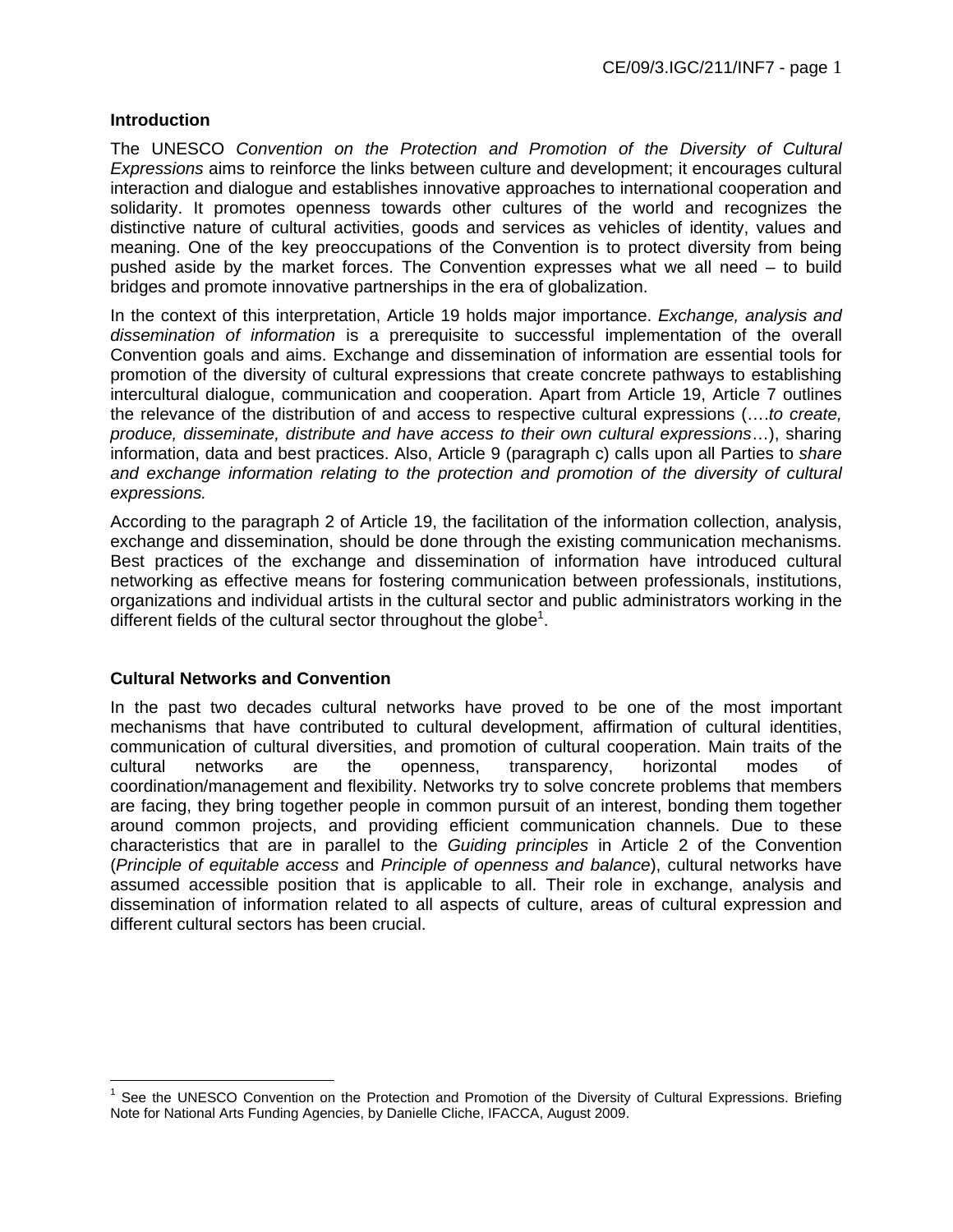# **Culturelink Network's 20 years and Article 19**

Recognising the importance of cultural networks and the need to facilitate cultural cooperation, UNESCO and the Council of Europe have established Culturelink – the Network of Networks for Research and Cooperation in Cultural Development, following the Recommendation adopted at International Consultation of Representatives of Regional and Sub-regional Networks for Cultural Development Research and Cooperation in 1989 in Paris<sup>2</sup>. UNESCO proposed that the Institute for International Relations (IMO) in Zagreb, Croatia would take role of the network's focal point. Initially, the network has been supported through the framework of activities of the UNESCO World Decade for Cultural Development (1988-1997). The Culturelink Team members (the operational group that coordinates the network) were, and still are, members of staff from the IMO's Department of Culture and Communication.

Establishing a network required an elaboration of the methodology that would be used in the network operation and serve as basis of its activities. Sixteen years prior to the Convention, Culturelink inaugurated following set of objectives, aims and activities that are still universal and in parallel to the objectives from Article 1 of the Convention and corresponding the title and contents in the paragraphs of Article 19:

- Strengthening and promoting continuous exchange of information and communication among the members of the Network, including information on their work and activities,
- Collecting, analysing and disseminating information on cultural development, cultural policies and trends in the Network members' countries,
- Encouraging joint research projects and other activities enabling better information flow among developed and developing countries.

In order to meet the proposed objectives, the Network had to establish various communication channels and information collections. These were accomplished through the regular activities like:

- initiating international research projects on cultural development and cultural policies,
- creating a series of the Culturelink publications,
- development of documentation centre and Cultural Development Databank.

# **Culturelink's operational approaches to Article 19 – Putting Article 19 to Work**

*UNESCO shall facilitate, through the use of existing mechanisms within the Secretariat, the collection, analysis and dissemination of all relevant information, statistics and best practices (Paragraph 2, Article 19)* 

During the past twenty years, Culturelink Network has primarily been serving as a platform for collection, analysis, exchange and dissemination of all relevant information and knowledge gained through the research in the field of cultural development, cultural policies and international cultural cooperation.

<sup>2&</sup>lt;br><sup>2</sup> CC/CSP/CP/89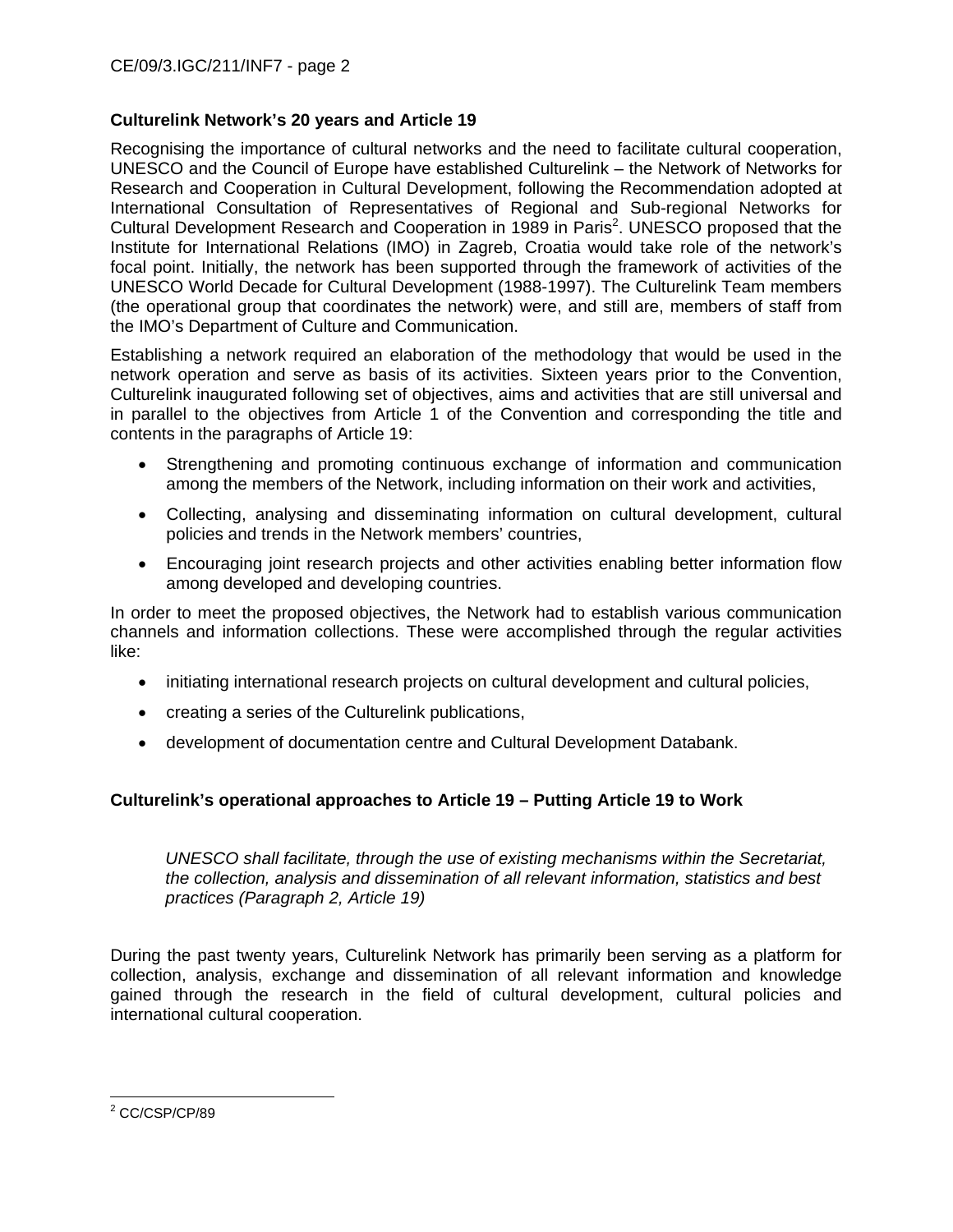### *Culturelink's channels of information collection and analysis*

The principal topics of Culturelink's research projects have been focusing on the new context of culture in networked society, including issues represented in the Article 4 of the Convention such as cultural identity, *cultural diversity*, *cultural policies*, *interculturality,* digital culture, *cultural industries*, as well as cultural and media transitions in the context of democratic changes and globalisation processes.

One of the first major research projects undertaken by Culturelink at its very outset, in 1991 and 1992, was the Current State and Trends in Cultural Policy and Life in the UNESCO Member States, covering all world regions (Europe, Arab States, Africa, North America, Latin America and the Caribbean, Asia and the Pacific). This project was the first systematic research on cultural policies in the world and it opened new ways of capacity building and exchange of expertise for Culturelink's team members and members of cooperating organizations. The research gathered experts on cultural policy from all continents which continued to be a regular practice for all subsequent and current Culturelink's research projects and research activities that can serve as example practices in relation to the paragraph 4 of Article 19. The project has provided general insight into changes happening in the field of cultural policies internationally (decentralisation of decision making, intensive development of cultural industries, coordination of cultural activities, private and civil initiatives, and regional cooperation) and proposed new approaches to cultural policies.

The subsequent research projects undertaken by Culturelink have included global and interregional cultural projects that have significantly contributed to better understanding and gaining new knowledge on the topics like cultural transition processes and development of digital culture. In the period of the last five years, Culturelink's research activities have been focused on cultural industries, ICT and digital culture, cultural tourism and local cultural development. Research projects undertaken by Culturelink have offered an opportunity to collect information on a specific topic from all continents, analyse it with research partners and disseminate it world-wide in the form of new knowledge, thus enforcing activities as stated in the paragraph c of Article 9.

Findings of Culturelink's regional, interregional and international research projects are continually announced through monthly electronic bulletin and published through editions of Culturelink publications, made freely available online in PDF format and consulted regularly several thousand times a month. Also, the research results are largely presented and verified at conferences and seminars organized by the Network.

### *Culturelink's channels of information dissemination*

#### Culturelink publications

Since its inception, the Network has been editing and publishing regular issues of Culturelink's publications. From 1990 to 2004, forty-four regular issues of *Culturelink Review* were published along with twelve *Culturelink Special Issues*. Each Special Issue was dedicated to a specific topic in the domain of cultural development. Each regular issue brought series of information from diverse cultural sectors and was complemented by a Dossier that covered analytically a particular topic (e.g., Artistic Expression in a Corporate World, 2004; Conference Omnibus in Opatija: Why Does Cultural Diversity Matter?, 2003; etc.).

Following on *Culturelink Review*, in 2004, Culturelink has started to publish its e-newsletter called *C-News*, aiming at regularly keeping its members up-to-date with information about research, networking, international meetings, publications and documentations. 45 issues have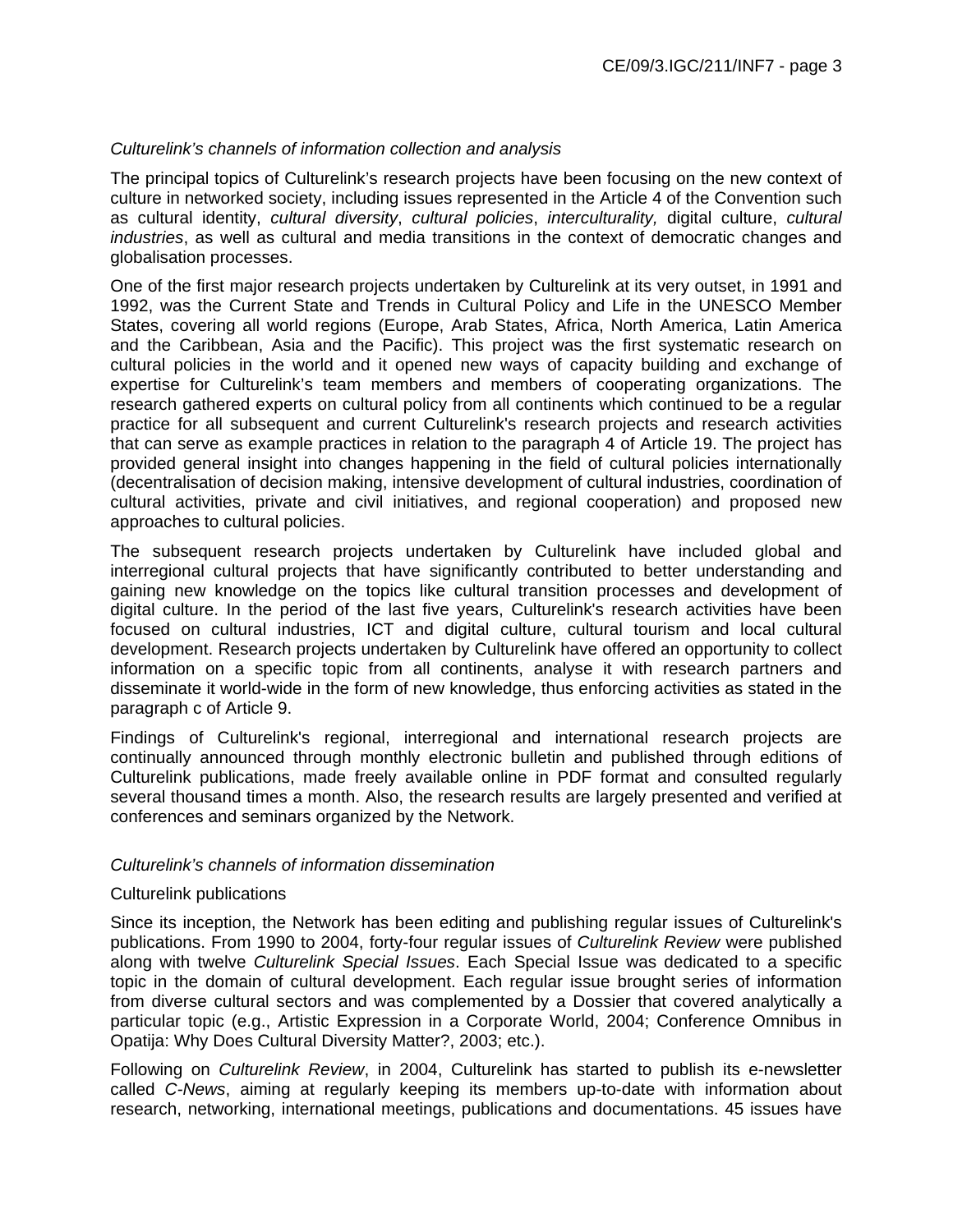appeared in this period, distributed to currently over 1.500 members and subscribers worldwide, up from some 800 at the start of the newsletters distribution in 2004.

Today *C-News* is communication backbone of the Network that allows members to discuss issues related to cultural development and cultural policies, obtaining information about cultural cooperation projects, research and conferences and other activities in the international context.

The *Culturelink Joint Publications Series* that publishes studies and proceedings from conferences organized by the Network, were introduced in 1997 and have since been published in 13 editions, ranging in topics from cultural industries and creative cities, digital culture and dynamics of communication, cultural diversity and sustainable development, cultural transitions in Southeast Europe, cultural tourism, etc $3$ .

The selection and the elaboration of the topics discussed in Culturelink's publications show that they have pursued the new challenges in culture, initiating their discussion and contributing to scientific research of cultural phenomena. The publications, that have been distributed to all continents of the globe in the past two decades, feature articles and contributions from numerous renowned authors and scholars. Articles published in Culturelink's publications are regularly cited and referenced in relevant international publications.

Thirteen books that have been published over the years as paper editions in the series of expert papers and research results on specific topics have been made fully available online as free epublications in PDF format. On the average, they are downloaded some 10.000 times a month.

Culturelink Conferences and Seminars

The international conferences and seminars have been important forums for the presentation and exchange of opinions and information among network members and significant support for the network research projects. By organizing such events, the Network has accomplished stronger communication and cooperation between its members and secured a platform for the generation and exchange of information and new knowledge. The topics of *cultural diversity*, cultural identity, *interculturality*, *cultural policies*, as well as networks and digital culture have been discussed<sup>4</sup>.

- Dynamics of Communication: New Ways and New Actors (2006)

- The Mediterranean: Cultural Identity and Intercultural Dialogue (1999)

#### <sup>4</sup> *Culturelink Network's Conferences (1995 – 2009)*

Intercultural Dialogue and Digital Culture. 2008.

Virtual Culture and Its Impact on Cultural Tourism: Experiences from South-East Europe. 2007.

Cultural Portals: A New Era of Cooperation, Culture.mondo and Culturelink, 2006.

The Creative City: Crossing Visions and New Realities in the Region, 2006.

Second World Culturelink Conference - Dynamics of Communication: New Ways and New Actors, 2005.

Cultural Cooperation in Southeastern Europe - Managing Cultural Transitions in Southeastern Europe: The Impact of Creative Industries, 2005.

Cultural Policies and Cultural Development in Southeastern Europe: New Realities and Challenges, 2004.

 $\overline{a}$ <sup>3</sup> **Culturelink Joint Publications Series** 

**<sup>-</sup>** Cultural Tourism Goes Virtual. Audience Development in Southeast European Countries (2009)

<sup>-</sup> Digital Culture: The Changing Dynamics (2008)

<sup>-</sup> The Creative City: Crossing Visions and New Realities in the Region (2007)

<sup>-</sup> UNESCO's Convention on the Protection and the Promotion of Diversity of Cultural Expressions: Making it Work (2006)

<sup>-</sup> The Emerging Creative Industries in Southeastern Europe (2005)

<sup>-</sup> eCulture: The European Perspective - Cultural Policy, Creative Industries, Information Lag (2005)

<sup>-</sup> Cultural Transitions in Southeastern Europe (2004)

<sup>-</sup> Culture: A Driving Force for Urban Tourism - Application of Experiences to Countries in Transition (2002)

<sup>-</sup> Redefining Cultural Identities: Southeastern Europe (2001)

<sup>-</sup> Redefining Cultural Identities: The Multicultural Contexts of the Central European and Mediterranean Regions (2001)

<sup>-</sup> The Cultural Identity of Central Europe (1997)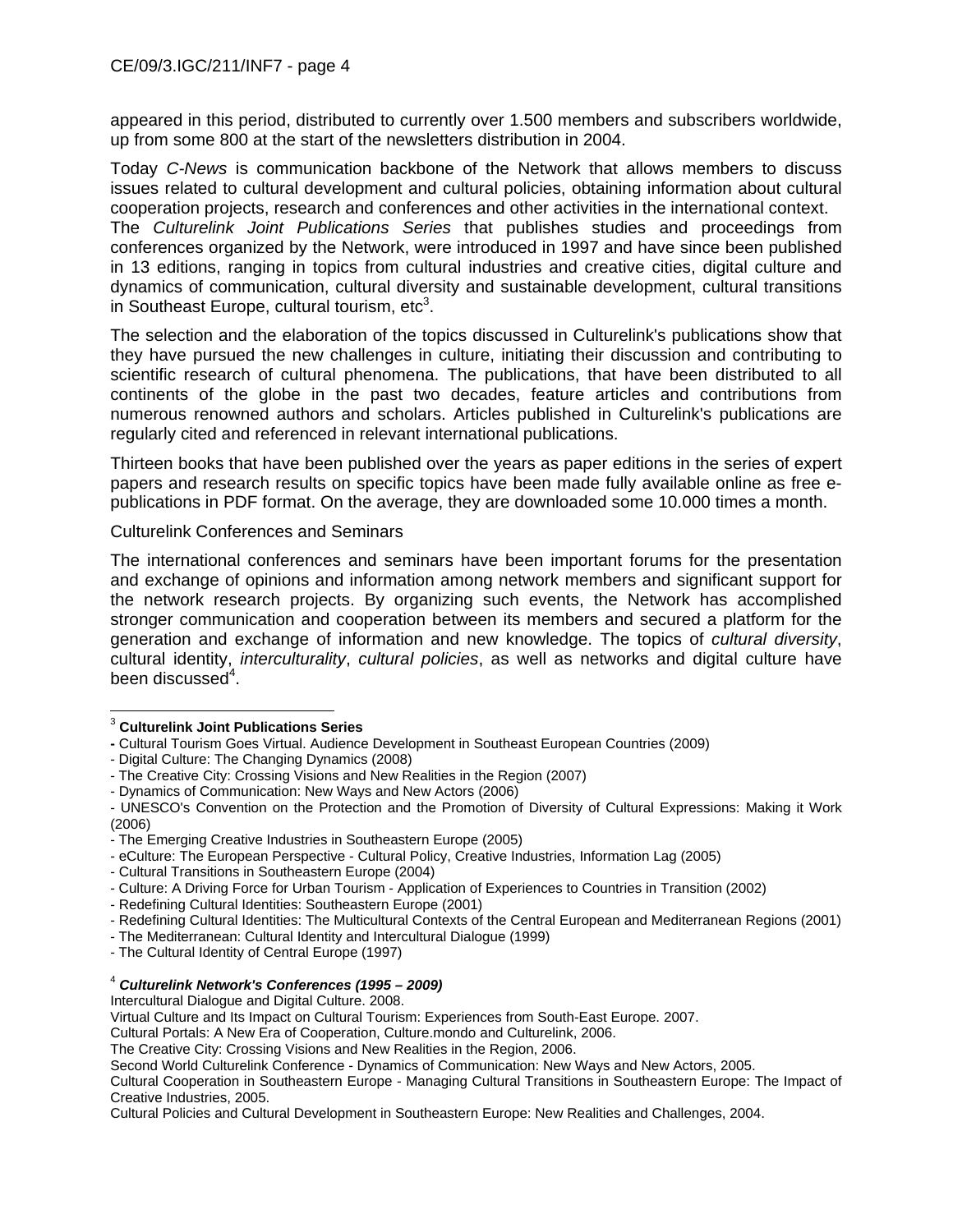*UNESCO shall also establish and update a data bank on different sectors and governmental, private and non-profit organizations involved in the area of cultural expressions (Paragraph 3, Article 19)* 

#### Culturelink Information System

In the course of organizational development, Culturelink had to organise its information system in a way that would provide efficient support for the networking activities<sup>5</sup>. The Network has been set up before the introduction of Internet, so in the first years of the Network operation, communication with members was maintained via postal mail, telephone and fax services. In the initial period, development of the Cultural Development Databank (including Cultural Policy Database and Cultural Development Database) was of the crucial importance as the information flows, access and availability were scarced and scattered. Thus, systematic information systems or data banks in culture were one of the first activities that have been developed in order to monitor trends related to cultural development and cultural policy and provide relevant analytic information support to the Network members and wider cultural community. These initial offline databases were later integrated within framework of Culturelink WWW Resource Centre.

a) The Cultural Policy Database<sup>6</sup> was developed as a textual database that formed an integral part of the research project entitled Current State and Trends in Cultural Policy and Life in the UNESCO Member States. It has provided insight into changes taking place in the cultural policy field internationally, by developing a common grid through which cultural policies of all countries have been described (which included bibliographical and referral data on the direction of cultural policies, administrative and institutional structures, financing and legislation, cultural industries, etc.). This was the first Culturelink resource that has been developed - first as an offline database and also first to be made available on-line through Gopher service in 1994. The lack of financing for this project limited the possibilities of its development and updating and this database has been discontinued after the end of the World Decade for Cultural Development.

 $\overline{a}$ 

Redefining Cultural Identities: Southeastern Europe, 2001.

The Mediterranean: Cultural Identity and Prospects for Intercultural Dialogue. Dubrovnik, 1997.

Europe of Cultures: Cultural Identity of Central Europe, 1996.

Managing Cultural Transitions: Southeastern Europe, 2004.

Fourth Annual Conference of the International Network for Cultural Diversity (INCD), in partnership with the Culturelink Network - Advancing Cultural Diversity Globally: The Role of Civil Society Movements, 2003.

E-Culture: The European Perspective, CIRCLE and Culturelink, 2003.

Redefining Cultural Identities: Cultural Industries and Technological Convergence, 2002.

Culture: A Driving Force for Urban Tourism - Application of Experiences to Countries in Transition, 2001.

Redefining Cultural Identities: The Multicultural Contexts of the Central European and Mediterranean Regions, 2000.

First World Culturelink Conference - Dynamics of Communication and Cultural Change: The Role of Networks, 1995.

<sup>&</sup>lt;sup>5</sup> In order to provide knowledge support and establish such information system, UNESCO and IMO jointly organised the Expert Meeting on Information Systems in Culture, held in September 1990 in Zagreb. The meeting brought together experts from 7 countries of Africa, Europe and North America. (UNESCO, CLT-91/WS-2).

 $6$  Culturelink's database on cultural policies provided conceptual framework and informed the establishment of current best practice in cultural policies database, the Compendium of Cultural Policies and Trends in Europe as founded and managed by the Council of Europe and ERICarts Research Institute. The other best example of databases that contribute to information exchange in the cultural policies remit is ConnectCP developed by International Federation of Arts Councils and Culture Agencies (IFACCA). While Compendium offers web-based and permanently updated information and monitoring system on national cultural policies in Europe, ConnectCP is database of cultural policy experts based around the globe.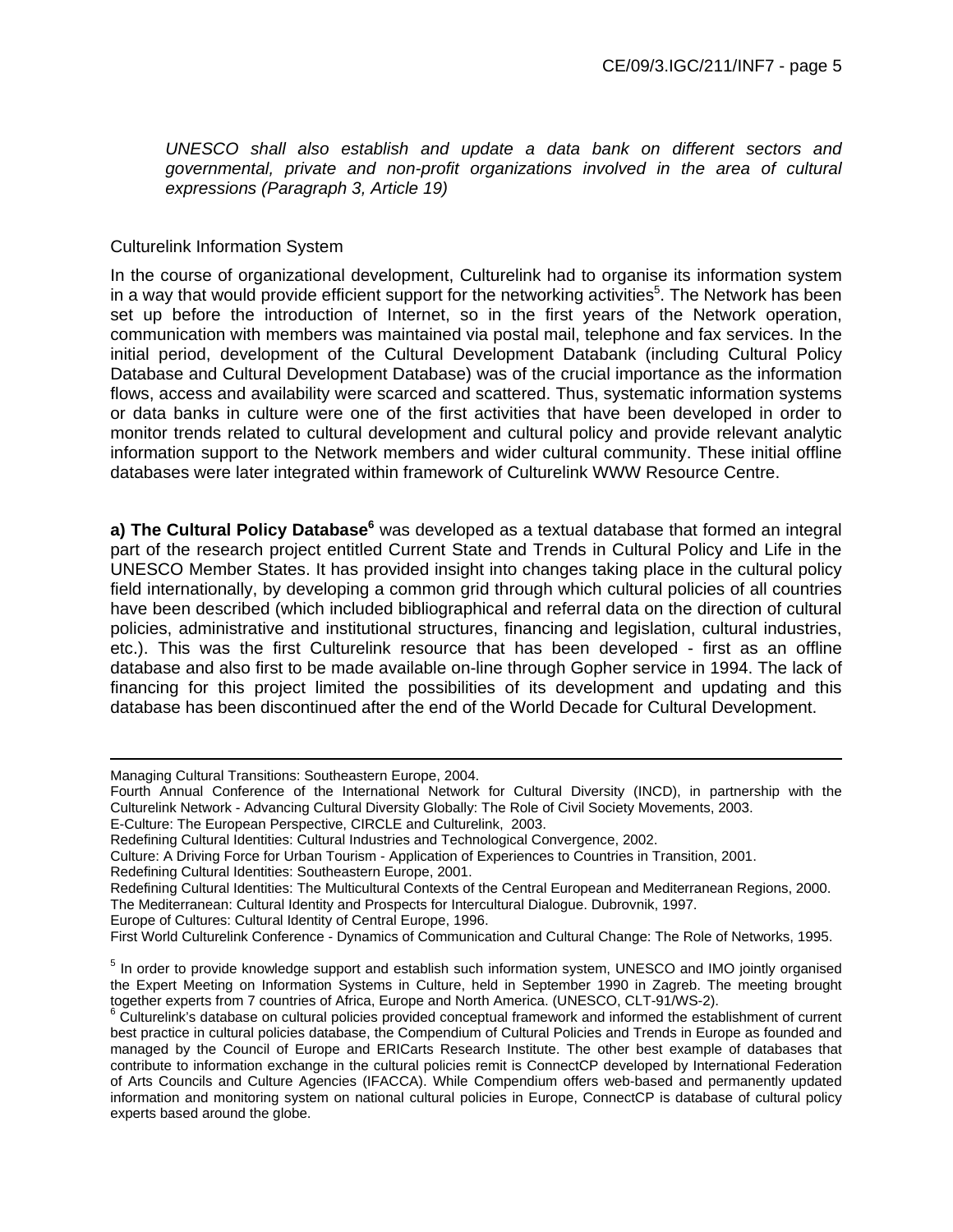**b) The Cultural Development Database** has been developed to fulfil the need for an efficient tool for collecting, organising and disseminating the information about cultural organisations from around the world. It allowed searching by various criteria, and facilitating printouts of selected data to be published in the form of a *Directory of cultural institutions*. The database was first set up as a local database maintained and updated by the Culturelink team, but as the amount of information flowing into the Culturelink Network has grown continuously, it has become increasingly difficult to maintain it and the on-line version has been developed and made accessible through the Culturelink Web pages. Developing the on-line version of this database has enabled the users to have direct access and make use of it. This database also preceded the era of Internet, so the initial scope of this database has included a wide array of cultural organisations worldwide. As in the meantime WWW has provided abundance of information about cultural organisations worldwide, there was no need to maintain such a wide scope of profiles in the database. Therefore, it has been decided that this database maintains its focus on the members of the Culturelink Network.

# **c) Culturelink WWW Resource Centre**

One of the objectives of the Culturelink Network has been the development of a world-wide information system for the study of cultural development and cooperation, not only providing information and allowing the use of online databases<sup>7</sup> but also making possible the interactive participation. The main emphasis on the referral information support (contacts and addresses) in the early years has been substituted by more analytic sources of information aimed at monitoring the trends in culture, cultural development, cultural diversity, etc. While in the initial period stand alone database have been developed, with the opportunities that were brought about with the use of Internet, the network information support has been restructured as an online resource centre that has unified different information sources into one platform.

Culturelink set up its website containing comprehensive online information and database services in 1996. Up to date, this information system has been developing and continues to give access to the Culturelink Members and Partners Database<sup>8</sup>, to results of joint research projects and proceedings from conferences and seminars it organizes, to relevant networking and members' news, a chronological diary of currently announced international events (meetings, conferences, round table discussions and courses), reviews of recent publications and links to just under 400 selected cultural e-resources.

The current Culturelink WWW information service consists of the following major components that can be applied to all five paragraphs of Article 19:

- news and announcements of current international events, calls and deadlines,
- research projects (joint regional, interregional and international),
- Culturelink international conferences, seminars and courses on cultural and communication issues,
- online Culturelink Members Database,

 $\overline{a}$ 7 Some of the databases that have been available online Culturelink website (Culturelink Policy Database) have been archived but are still available for access as such.

<sup>8</sup> Culturelink's interactively searchable Members and Partners Database offers up-to-date and easily accessible information about international networks, cultural and scientific institutions, cultural centres, international organizations, foundations, and professionals. It is maintained regularly and consulted around 500 times a month, providing cultural researcher, policy makers or administrators, cultural workers, artists or students with relevant contact information.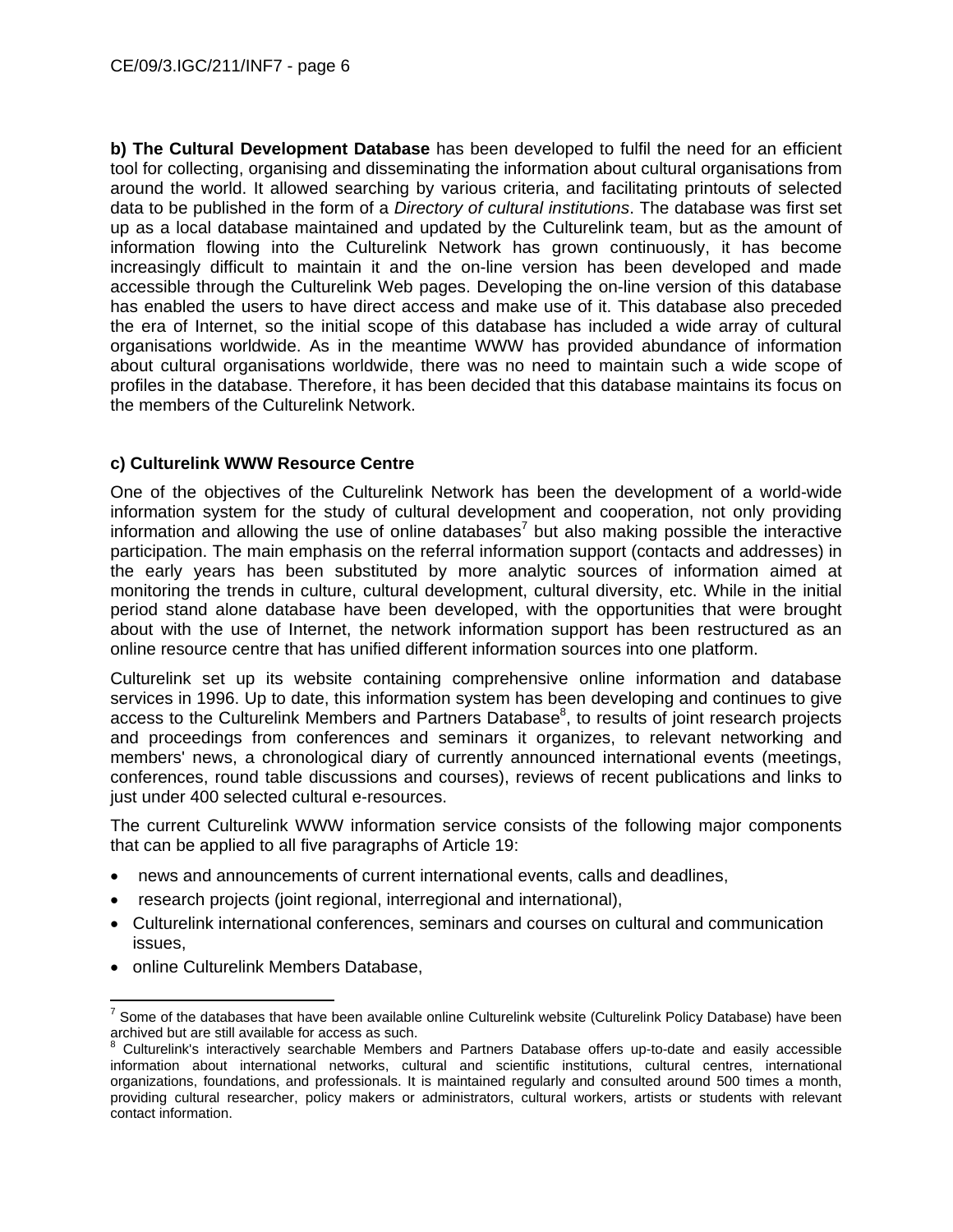• Culturelink electronic library (C-News, C-Books<sup>9</sup>).

All electronic content is produced as a result of Culturelink project activities and in response to the emerging trends and changes in the global cultural field.

Through its continued content development in the most recent period (2003-2009), the number of pages of the Resource Centre has grown from 450 to currently over 1.200 static web pages. The Culturelink website presently registers on the average over 130.000 pageviews from around 26.000 visitors a month<sup>10</sup>, while the search mechanism is employed for some 2.500 enquiries a month. In the period under review, the site was visited by users from over 170 countries worldwide, generating a data transfer of up to 10 GB a month<sup>11</sup>.

### *Capacity building and networking*

 $\overline{a}$ 

*To facilitate the collection of data, UNESCO shall pay particular attention to capacitybuilding and the strengthening of expertise for Parties that submit a request for such assistance (Paragraph4, Article 19)* 

Systematic approach to capacity building and strengthening of the expertise undertaken by Culturelink has been carried through research projects and Culturelink international conferences, seminars, round-tables and workshops. The nature of Culturelink's activities intrinsically involves capacity building and expertise strengthening which is also evident in the number and scope of Culturelink members' base. The interdisciplinarity of the networks' core interests is the greatest asset to the capacity building potentials but also a difficulty in regular network's operation.

The diversity of Culturelink's members<sup>12</sup> geographical backgrounds and organizational scopes (world-wide cultural community encompassing scientific and cultural institutions, governmental and independent organizations, non-governmental initiatives, independent cultural professionals and practitioners, artists, private and public, non-profit organizations), areas (cultural diversity, cultural policies and measures, cultural industries, interculturality, etc) and activities (data collection, information dissemination, capacity building, publishing, creating paths to new knowledge, organization of seminars, conferences and training sessions, advisory and consultancy capacity etc.) provide distinctive opportunities for cross-sectoral capacity building. This implies that the projects are performed through mutual communication and free sharing of information, while the results bring indication of socially relevant and valid standards.

Culturelink's action has always been geared towards transcontinental networking activities connecting various cultural institutions (museums, libraries, music, theatres and other arts organisations to name a few), cultural centres, universities, ministries of culture, nongovernmental organizations, artists and professionals in the cultural field. Network assisted further capacity building among cultural networks by establishing links between existing

<sup>&</sup>lt;sup>9</sup> C-Books are books from Culturelink Joint Publications Series available for free downloads online Culturelink website (http://www.culturelink.org/publics/joint/index.html)<br><sup>10</sup> Owing to its long-term continuity, the Culturelink website reaches exceptionally high rankings in search results from

major search engines such as Google and Yahoo!, making a top-ten rank among hundreds of thousands of results for general expressions such as 'cultural transitions' or 'cultural policy'.

 $^{71}$ .Through the newsletter and via the website, between 2003 and 2009 on the average some 30 members' activities and over 70 other networking news have been announced yearly, around 35 new publications and well over 100 scientific conferences and seminars are announced and presented a year.<br><sup>12</sup> In the past 20 years, Culturelink Network's community has grown from initial 25 members to over 1500 members

coming from 105 countries world-wide, encompassing a wide range of members who have participated in Culturelink's activities.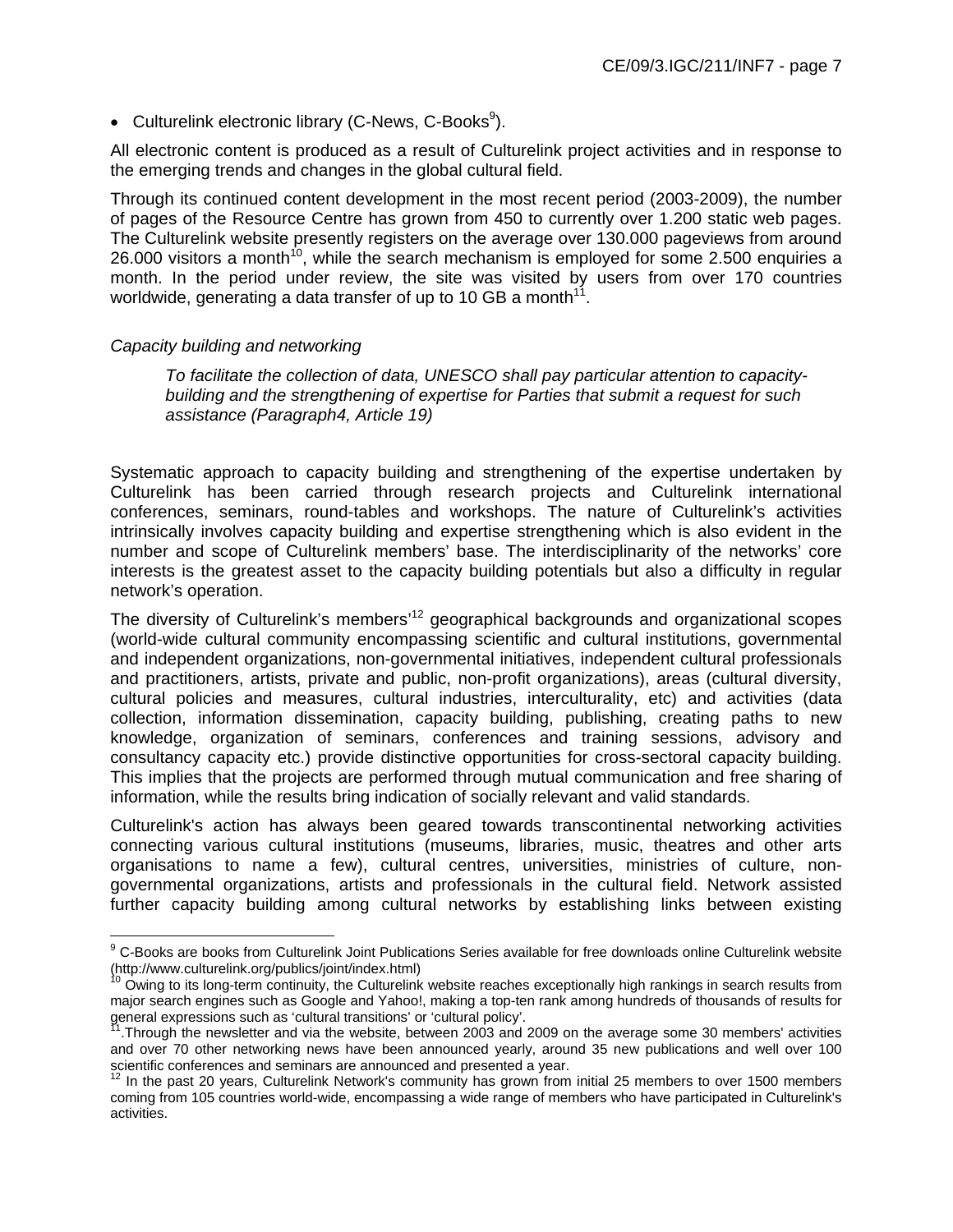international networks on all continents and supporting the development of new networks. For example, in November 1997 the Asia-Pacific Regional Centre of the Culturelink Network - APRCCN has been established as an integral part of Culturelink. The initiative for this venture came from the Korean National Commission for UNESCO, which offered to host the headquarters of the regional centre. In 2002, Culturelink also endorsed the establishment of the Observatory of Cultural Policies in Africa (OCPA), located in Mozambique and hosted online at Culturelink's web server. The significance of branching out and establishing firm partnerships in Asia and Africa contributed to creating independent regional platforms for capacity building and strengthening of expertise. OCPA was the first organization of its kind in Africa that initiated numerous projects concerning cultural policies development in the African countries. Additionally, Culturelink supported the establishment of the International Network for Cultural Diversity (INCD) in Canada and is represented in the boards of leading cultural organizations like Observatoire des Politiques Culturelles, Regional Observatory on Financing Culture in East-Central Europe, Culture.mondo, LabforCulture etc.

#### **Main difficulties and challenges in maintaining and developing productive networking activities**

Although proven track record over the past 20 years implies that the Network has been operating successfully; Culturelink has faced many difficulties and challenges in its work. The fast pace of contemporary changes affects the context of Culturelink Network's operational environment and circumstances. Culturelink has been perpetually changing and adapting to these new conditions as it actively searches for sustainable modes of operation.

#### *From imagining information to managing information*

Culturelink has been forerunner of innovative systems and forms of cultural communication and cooperation through collecting, analysing and disseminating information and new knowledge. In this process many issues had to be resolved. One of the important questions was setting the conceptual framework, posing priorities in the network operation and positioning network in global cultural arena.

Culturelink's main feature is heterogeneity of members and wide scope of topics that it covers. Culturelink's heterogeneity has been visible in many aspects: members include public administrators, policy makers, private, non-governmental and non-profit organizations, researchers, artists, different cultural practitioners and activists, working in diverse cultural fields in different countries, regions and continents. They have diverse needs and expectations. This was challenge that Network has been facing from the very beginning. The particular importance of Culturelink lies in the fact that it has maintained and developed a process of dialogue and intercultural exchange that magnified the specificities and diversities among the heterogeneous members and thus increased understanding of and respect for the diversity of cultures.

Managing information has been one of the main challenges for Culturelink. It implies information collection, organization and regular updating of electronic collections (stand alone databases or web portal). In designing the information flow, it had to be considered how much information should be available through it, how frequently should new information be posted, what percentage of information is original content and how much information is available at other web sources, who are the information providers, and what kind of information members need.

Another difficult issue is related to the changes in the size of the network and viable ways of information exchange and dissemination among the members. Initial 25 members have grown to the present 1500. While at the beginning it was easy to maintain 'personal' information flow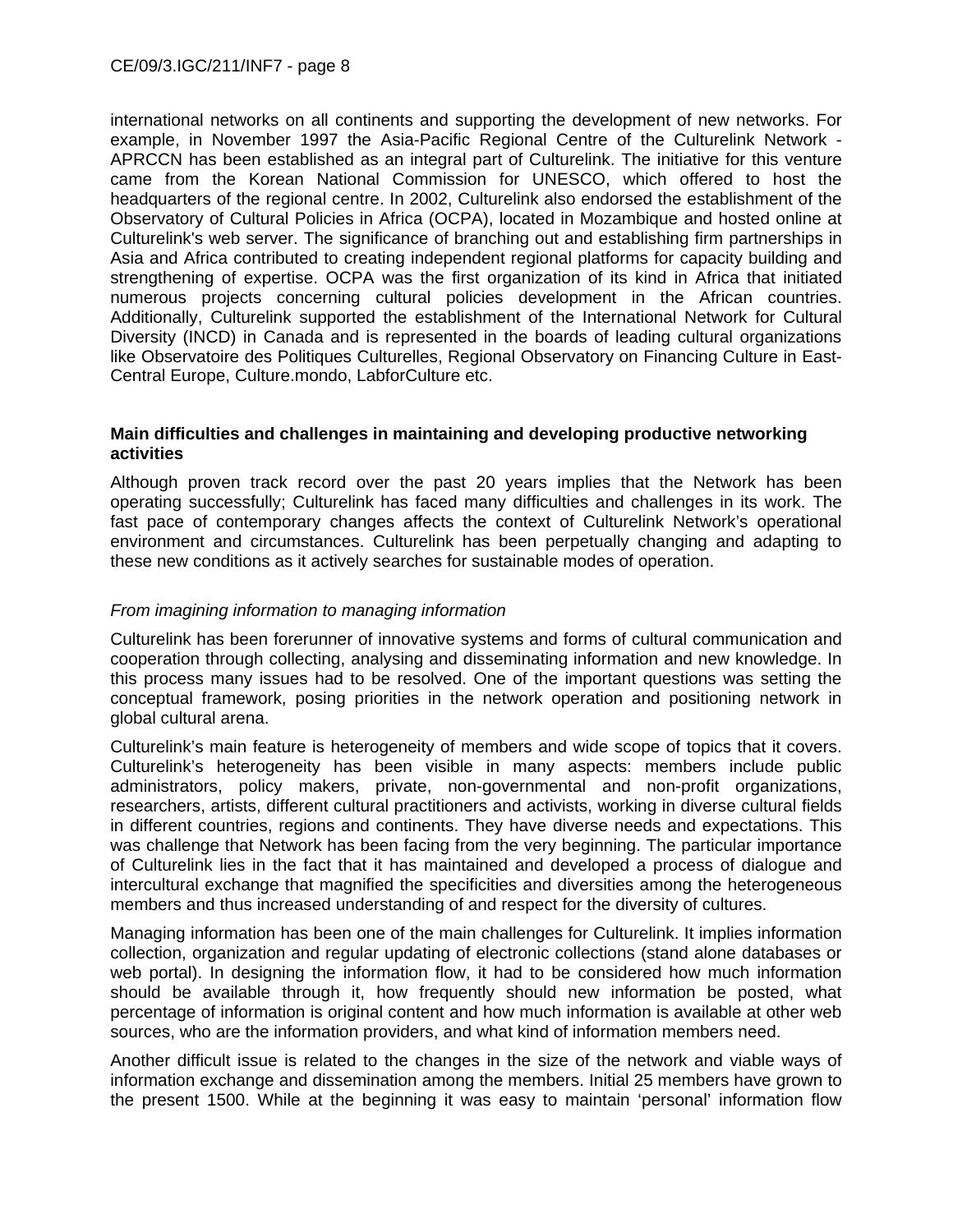among 25 members, as the number has grown more efficient communicational channels had to be developed. The development of new technologies set the pace of information production and increased the speed of information dissemination. It was no longer possible to maintain the previous regularity of publishing activities. This difficulty has been partly overcome with the introduction of Culturelink WWW Resource Centre and new electronic format of regular publications. This has extended the Network outreach and more users have established links with the Network. Information collected and distributed through the network is sourced from a wide scope of cultural community and is disseminated to even larger circle of members and users. As much as the diversity of members poses as Network's advantage, it sets difficulties defined by the information gap and inequality to online access among all members. This means that Culturelink has to constantly take into consideration ICT realities and differences between for example Africa and America.

In line with this, one of the difficulties was the intent to reorganise Network and establishment of the regional networks. Even though the initial plans included establishing the regional centres in Latin America, Africa, Arab states and Asia, the only realised centre has been the one in Asia (APRCCN). The delay in establishing other regional centres is still one of the main challenges for Culturelink and indicates that such endeavour requires support of the members from the region, but also the financial assistance of the regional authorities.

Still, the main challenge and difficulty for Culturelink Network has been constant throughout the twenty years and it involves the issues of balancing the continuity of activities, investment and funding.

# *Investment and Financing*

Twenty years of Culturelink's existence have been marked by short-term and project-based investments and funding. Culturelink Network raises funds for each and individual project while the regular activities are supported by the Institute for International Relations (IMO) that covers the overhead and material expenses as well staff costs. As stated on the page 2 of this paper, Culturelink Network's focal point is the Institute for International Relations; hence the Network is coordinated from the offices of IMO by the Culturelink Team members that are employed by IMO. This implies that Culturelink Network's budget does not include staff, rent and overhead costs, but it includes all project costs as IMO does not support Culturelink through direct project financing. Moreover, Culturelink subsidises IMO's support with 20% from all project budgets. Apart from this financial contribution, the Institute for International Relations receives all the benefits from hosting a global network that engages in activities of international and intercultural significance. This partnership between the Institute for International Relations and Culturelink has been one of the main reasons behind the Network's continuity and sustainability.

At the very outset, the Network's activities were co-financed by the founders (UNESCO and the Council of Europe) and this arrangement lasted for 10 years (especially through UNESCO's Participation Programme). The financing ceased over time, and the Network has been since receiving project-based annual support from Croatian governmental bodies<sup>13</sup> and municipal administration<sup>14</sup> which covers up to 50% of annual project expenses. It has to be noted that Culturelink Network is based in non-EU European country which sets limitations to the European funding opportunities. Also, Croatia was in conflict for the first part of the 1990's and the

 $\overline{a}$ <sup>13</sup> Ministry of Culture, Ministry of Science, Education and Sports and Ministry of Foreign Affairs.<br><sup>14</sup> City of Zagreb, City of Rijeka and City of Dubrovnik.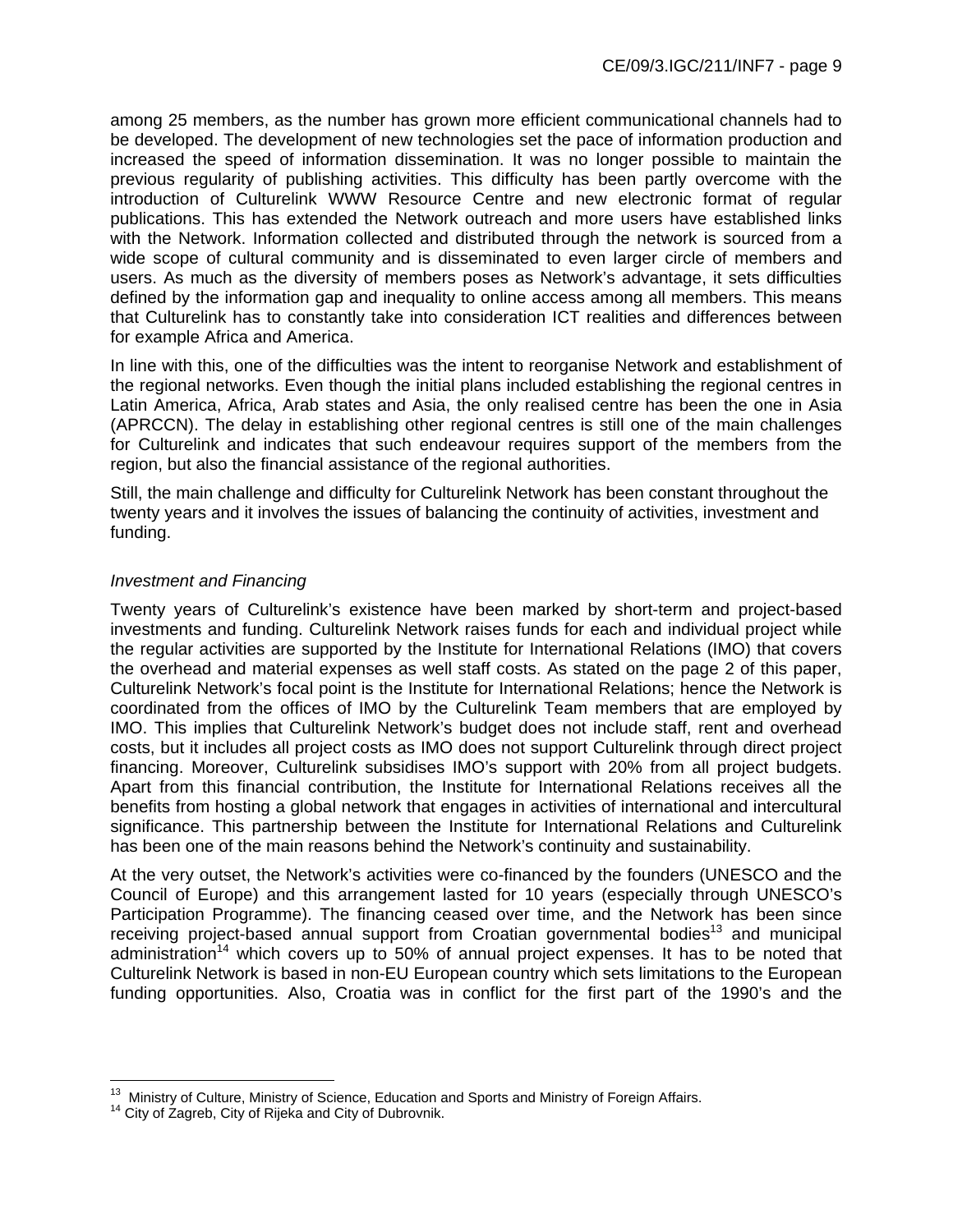$\overline{a}$ 

consequences of these conditions decreased funding potentials of national and local bodies. During this period, many private foundations have assisted Culturelink's activities<sup>15</sup>.

Culturelink receives some income from the membership's fee<sup>16</sup> and book sales but this only contributes to the 2% of the overall annual budget.

The central investment principle for Culturelink Network has remained the same throughout the 20 years. This includes activities that are consistent with the Convention activities and priorities defined in Article 19 – exchange, analysis and dissemination of information, fostering of communication and data collection between different sectors that will further enable capacity building and strengthening of expertise. Although Culturelink started some 15 years before the Convention was adopted, it identified and included the key principles of intercultural communication and networking of cultural diversities and expressions. By investing in exchange and dissemination of information, Culturelink assured intercultural communication about the problems which all the cultures face. The twenty years of experience of such approach has proven that cultural networks can be put into practice in all the regions of the world, regardless of the degree of the regions' development and the existing imbalances in the international exchange.

The first Culturelink's decade was marked by investing funds into publishing *Culturelink Review*, creating and developing databases and organizing thematic conferences, seminars and workshops. The *Culturelink Review*, as quarterly publication on 120 pages that was distributed postally to over 1000 addresses worldwide, took 70% of the annual budget. Since *Culturelink Review* was substituted by *C-News* in 2004 (paper edition was substituted by electronic edition17), the 70% of the funds was re-allocated to the publishing of *Culturelink Joint Publication Series* and annual conferences. The rest 30% of the budget is allocated towards the development of Culturelink WWW Resource Centre.

Although the cultural networks have proven to be quite cost-effective in the context of exchange, analysis and dissemination of information, they are yet to receive appropriate support: While the networks have no limitations in facilitating collection, exchange and dissemination of information, available funding repeatedly imposes limits and thematic frameworks that networks have to oblige in order to receive the needed financial support. The overall attitude and the recognition of the capacities and capabilities that cultural networks have in reference to the implementation of Article 19 should be further developed.

### **20 years of experience in exchange, analysis and dissemination of information – Culturelink's Lessons Learned**

The example of Culturelink's experience clearly demonstrates that cultural networks can be effective mechanisms for implementation of Article 19. The main objectives of cultural networks correspond to the Convention's *Objectives* and *Guiding principles* (*to protect and promote the diversity of cultural expressions, to encourage dialogue among cultures, to foster interculturality, to reaffirm the importance of the link between culture and development for all countries* followed by *Principle of equitable access, Principle of openness and balance, Principle of international solidarity and cooperation*).

<sup>&</sup>lt;sup>15</sup> European Cultural Foundation, Pro Helvetia, Kulturkontakt Austria, Japan Foundation, Soros Open Society Croatia etc.

<sup>&</sup>lt;sup>16</sup> Membership fees are listed in the Culturelink Membership Application and Subscription Form available online at http://www.culturelink.hr/network/form.html

<sup>17</sup> Culturelink Network started publishing electronic bulletin quite late comparing to the other cultural networks and portals. This was due to the fact that some 40% of Culturelink members come from developing countries and it had to be ensure they had access to online services before Culturelink made a complete changeover.